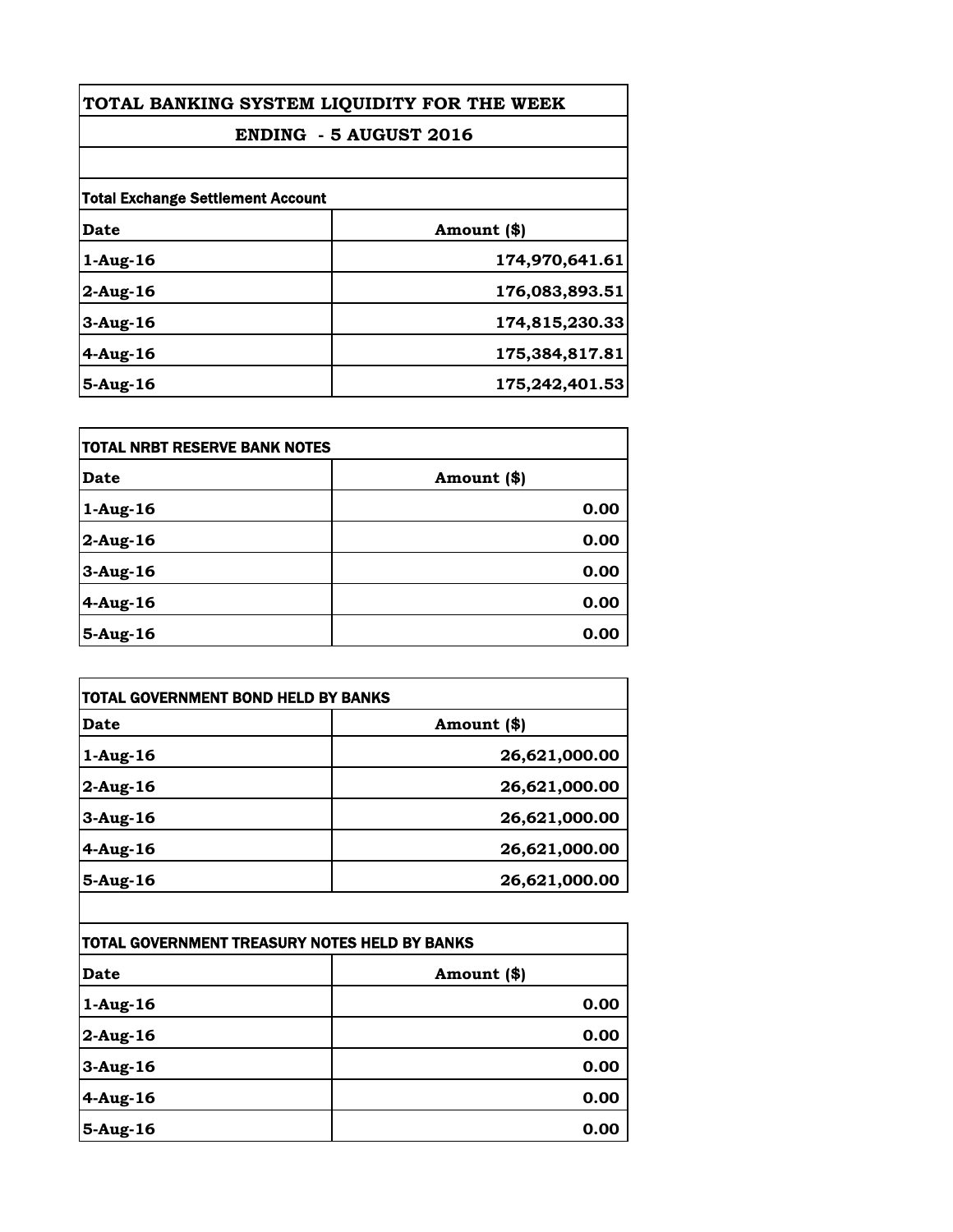| TOTAL BANKING SYSTEM LIQUIDITY FOR THE WEEK |                   |
|---------------------------------------------|-------------------|
| <b>ENDING - 12 AUGUST 2016</b>              |                   |
|                                             |                   |
| <b>Total Exchange Settlement Account</b>    |                   |
| Date                                        | Amount (\$)       |
| 8-Aug-16                                    | 175,178,200.78    |
| 9-Aug-16                                    | 177,016,530.02    |
| 10-Aug-16                                   | 175,257,399.81    |
| 11-Aug-16                                   | 175, 162, 087. 98 |
| 12-Aug-16                                   | 175,411,797.41    |

| itotal NRBT RESERVE BANK NOTES |             |
|--------------------------------|-------------|
| Date                           | Amount (\$) |
| $8-Aug-16$                     | 0.00        |
| 9-Aug-16                       | 0.00        |
| 10-Aug-16                      | 0.00        |
| 11-Aug-16                      | 0.00        |
| 12-Aug-16                      | 0.00        |

| TOTAL GOVERNMENT BOND HELD BY BANKS           |               |
|-----------------------------------------------|---------------|
| <b>Date</b>                                   | Amount (\$)   |
| 8-Aug-16                                      | 26,621,000.00 |
| 9-Aug-16                                      | 26,621,000.00 |
| $10$ -Aug-16                                  | 26,621,000.00 |
| 11-Aug-16                                     | 26,621,000.00 |
| 12-Aug-16                                     | 26,621,000.00 |
|                                               |               |
| TOTAL GOVERNMENT TREASURY NOTES HELD BY BANKS |               |
| Date                                          | Amount (\$)   |
| 8-Aug-16                                      | 0.00          |
| 9-Aug-16                                      | 0.00          |

| 8-Aug-16  | <b>0.00</b> |
|-----------|-------------|
| 9-Aug-16  | 0.00        |
| 10-Aug-16 | 0.00        |
| 11-Aug-16 | 0.00        |
| 12-Aug-16 | 0.00        |

1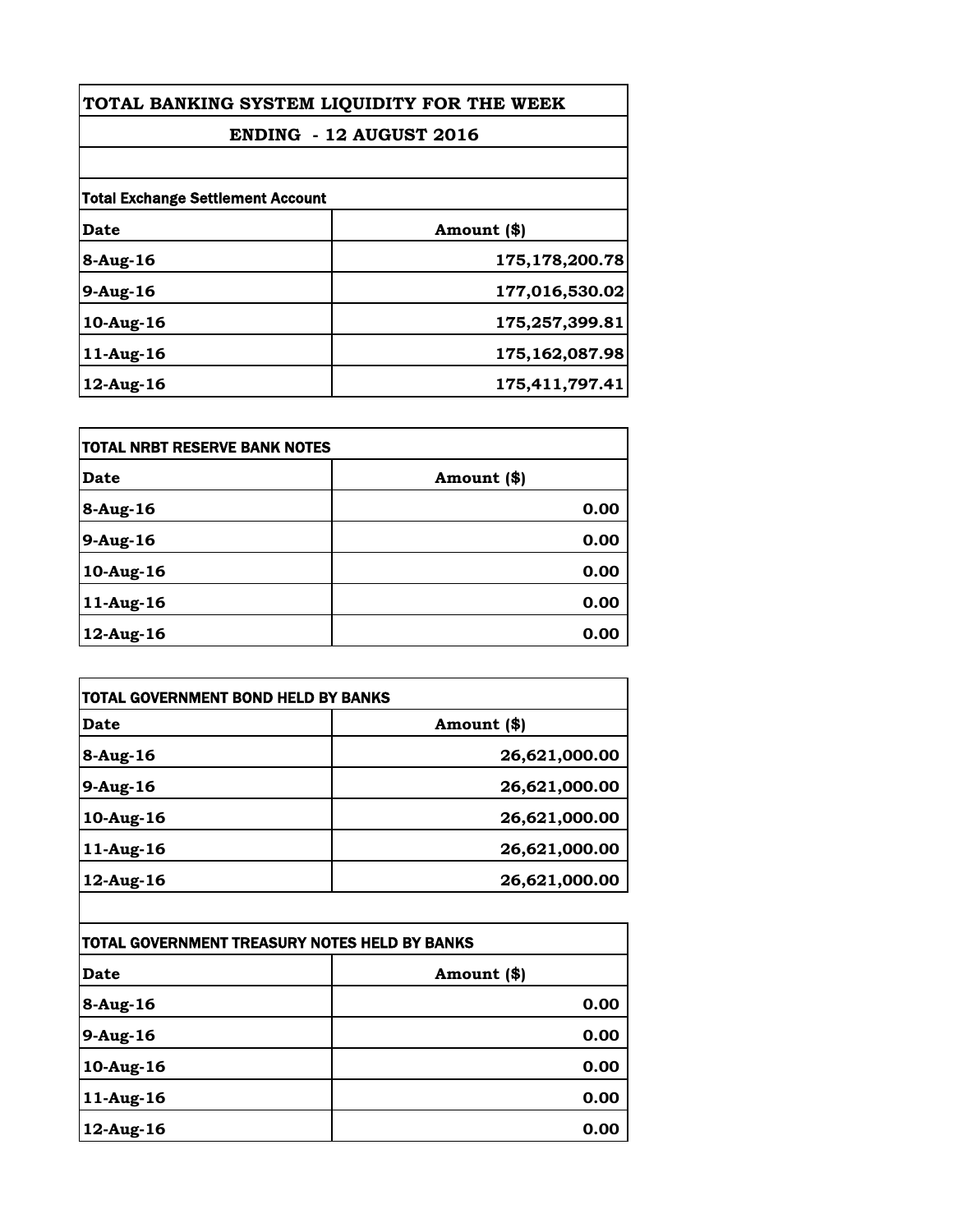| TOTAL BANKING SYSTEM LIQUIDITY FOR THE WEEK |                   |
|---------------------------------------------|-------------------|
| <b>ENDING - 19 AUGUST 2016</b>              |                   |
|                                             |                   |
| <b>Total Exchange Settlement Account</b>    |                   |
| Date                                        | Amount (\$)       |
| 15-Aug-16                                   | 171,456,886.62    |
| 16-Aug-16                                   | 172,272,283.41    |
| 17-Aug-16                                   | 171,616,333.49    |
| 18-Aug-16                                   | 172, 194, 831. 43 |
| 19-Aug-16                                   | 175,954,981.21    |

| itotal NRBT RESERVE BANK NOTES |             |
|--------------------------------|-------------|
| <b>Date</b>                    | Amount (\$) |
| $15$ -Aug-16                   | 0.00        |
| 16-Aug-16                      | 0.00        |
| 17-Aug-16                      | 0.00        |
| 18-Aug-16                      | 0.00        |
| 19-Aug-16                      | 0.00        |

| Date      | Amount (\$)   |
|-----------|---------------|
| 15-Aug-16 | 26,621,000.00 |
| 16-Aug-16 | 26,621,000.00 |
| 17-Aug-16 | 26,621,000.00 |
| 18-Aug-16 | 26,621,000.00 |
| 19-Aug-16 | 26,621,000.00 |
|           |               |

| <b>Date</b> | Amount (\$) |
|-------------|-------------|
| 15-Aug-16   | 0.00        |
| 16-Aug-16   | 0.00        |
| 17-Aug-16   | 0.00        |
| 18-Aug-16   | 0.00        |
| 19-Aug-16   | 0.00        |